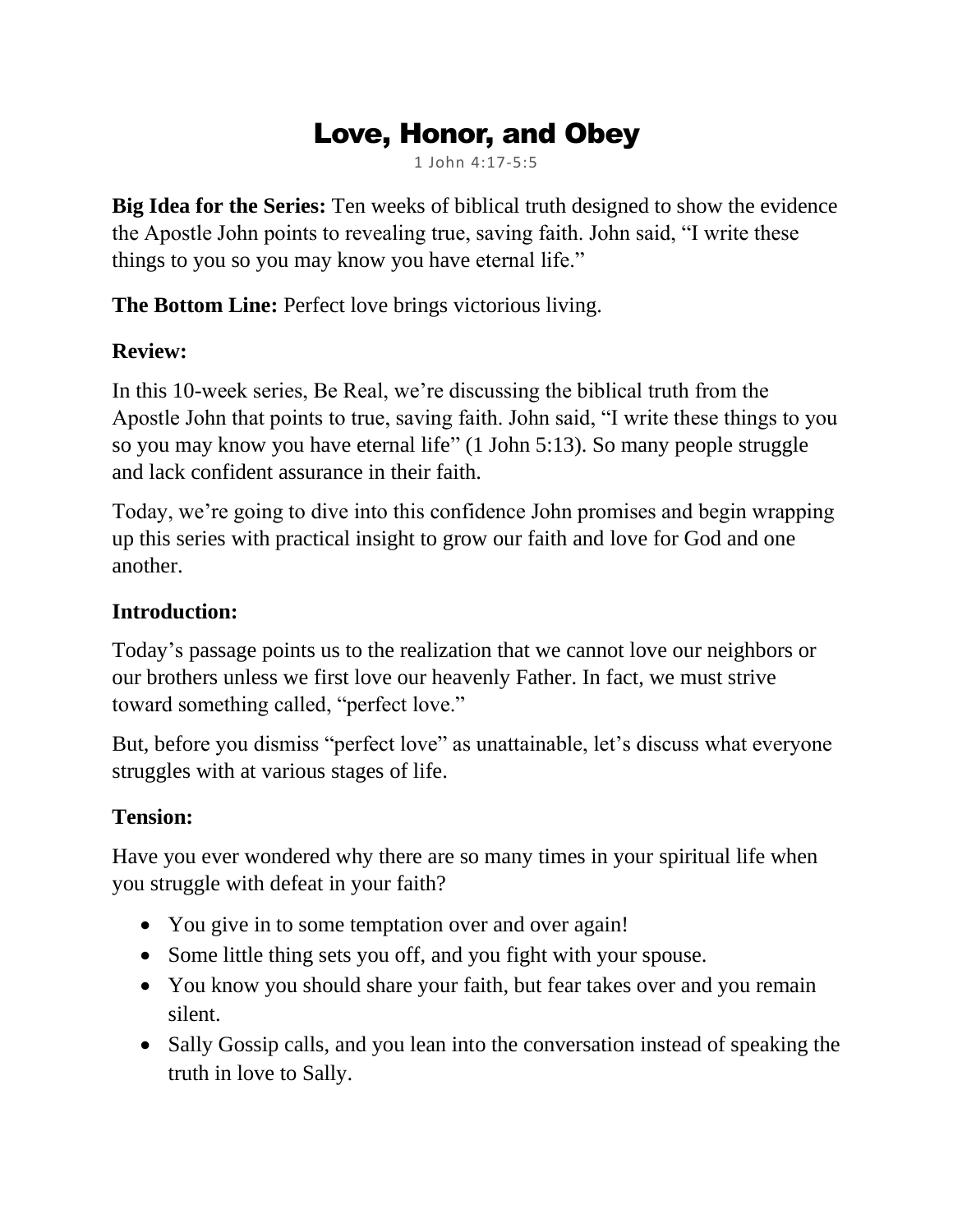• Instead of being honest, open, and transparent with what's really going on in your life, you act far more spiritual than you really are and pretend to have all the answers. After all, you're the pastor, deacon, board member, counselor, and you've been a Christian for so many years, right?

When you walk away from any one of these, how do you usually feel? Defeated!

Why did you do that - again?

Why didn't you share your faith?

Why did you engage in that conversation about so and so?

Why are you still pretending to be something you're not?

You know better, but you still go there from time to time. You don't want to, but you do.

The good news this morning is God doesn't want you to live in defeat! God's will for your life is victory, glorious victory. God wants you to win in your spiritual life, and today, as the Apostle John begins to close his letter, he begins to wrap things up by telling us how to walk in "Perfect Love."

### **Truth:**

So, let's begin our study this morning by looking at this concept of "Perfect Love."

#### **1 John 4:18-19**

There is no fear in love. But **perfect love drives out fear**… We love because **he first loved us**.

When we hear something like "perfect love," we're tempted to shut down, but the word John is using for perfect is the idea of maturity and completeness, not necessarily perfection. So, is that obtainable? Of course, because **he first loved us**.

Perfect love leads to four things …